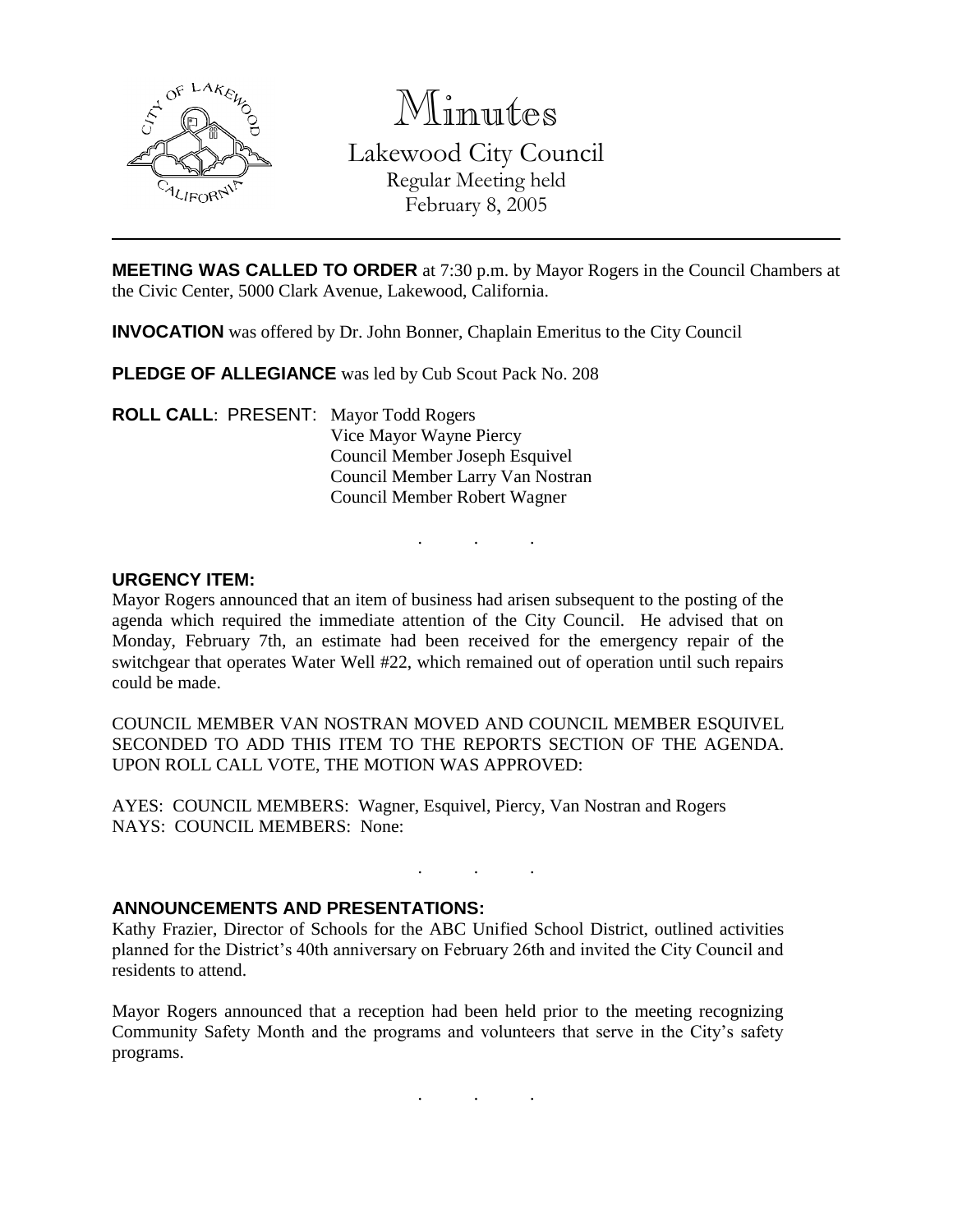City Council Minutes February 8, 2005 Page 2

#### **ROUTINE ITEMS:**

COUNCIL MEMBER VAN NOSTRAN MOVED AND VICE MAYOR PIERCY SECONDED TO APPROVE ROUTINE ITEMS 1 THROUGH 4.

- RI-1 Approval of Minutes of the Meetings held January 11, and January 25, 2005
- RI-2 Approval of Personnel Transactions
- RI-3 Approval of Registers of Demands dated January 20, January 27, and February 3, 2005
- RI-4 Approval of Appointment to the Board of Directors for the Southeast Los Angeles County Workforce Investment Board

UPON ROLL CALL VOTE, THE MOTION WAS APPROVED:

AYES: COUNCIL MEMBERS: Wagner, Esquivel, Piercy, Van Nostran and Rogers NAYS: COUNCIL MEMBERS: None

# **1.1 • AWARD OF BID FOR PUBLIC WORKS PROJECT NO. 05-1, REHAB STEEL WATER TANKS 1 & 2**

. . .

Public Works Director Lisa Rapp gave an oral presentation based on the memo contained in the agenda and reported four bids had been received for the rehabilitation of two steel water storage tanks located at the Arbor Water Yard. She advised that the tanks would be stripped inside and out and repainted in accordance with current AWWA standards. It was the recommendation of staff that the City Council adopt the plans specifications and working details for the project; award the contract to the low bidder, AA-1 Services, Inc., in the amount of \$477,851.60; and authorize staff to approve a cumulative total of change orders as needed not to exceed \$50,000.

Water Resources Director Jim Glancy confirmed for Vice Mayor Piercy that the project should be completed before the hottest part of the summer and that the Water Department would have adequate water supplies for the summer.

Responding to a question from Council Member Van Nostran, Mr. Glancy stated that the epoxy-based coating material had been tested for its project life-span of twenty years.

Mayor Rogers opened the public hearing at 7:44 p.m. and called for anyone in the audience wishing to address the City Council on this matter. There was no response.

COUNCIL MEMBER WAGNER MOVED AND COUNCIL MEMBER ESQUIVEL SECONDED TO CLOSE THE PUBLIC HEARING AND APPROVE STAFF'S RECOMMENDATIONS. UPON ROLL CALL VOTE, THE MOTION WAS APPROVED:

AYES: COUNCIL MEMBERS: Wagner, Esquivel, Piercy, Van Nostran and Rogers NAYS: COUNCIL MEMBERS: None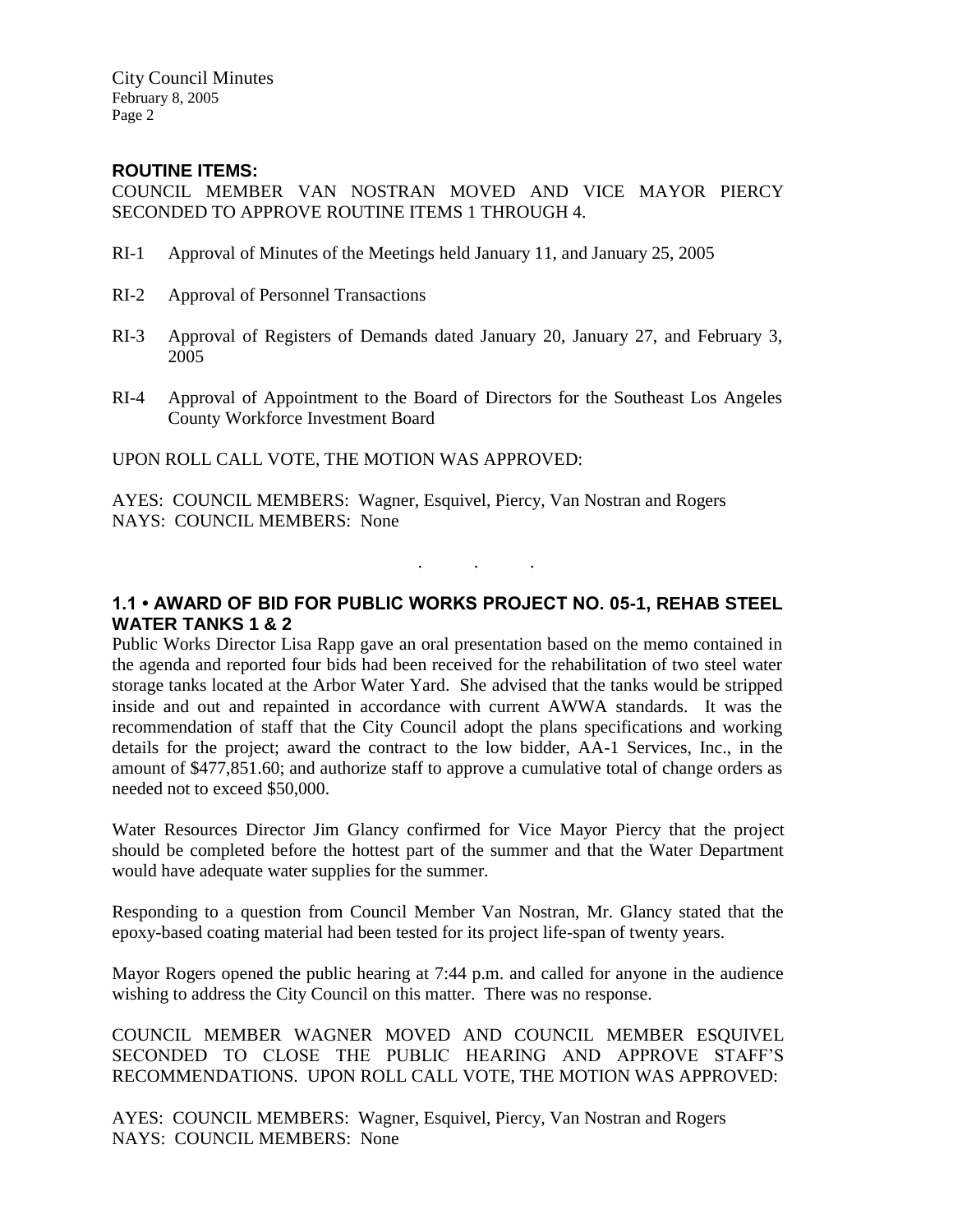## **1.2 • AWARD OF BID FOR PUBLIC WORKS PROJECT NO. 04-3; TRAFFIC SIGNAL, LEFT TURN PHASING, CANDLEWOOD STREET AT LAKEWOOD BOULEVARD**

The Director of Public Works gave an oral presentation based on the memo contained in the agenda and stated four bids had been received for a project to construct left-turn phasing for the east and west approaches of Candlewood Street at its intersection with Lakewood Boulevard. She advised that since Lakewood Boulevard was a State highway, a permit had been issued by CalTrans for the project. She reported that the lowest priced bid for the project had been submitted by Inspection Engineering Construction, Inc. (IEC), but during the routine reference check, it was discovered that the Los Angeles County Department of Public Works had previously recommended denial of a contract to IEC. County records demonstrated that the owner of IEC had pled guilty to one count of commercial burglary in December, 2004. She referenced California Public Contract Code Section 1103 which defines "responsible bidder" as a bidder who has demonstrated the attribute of trustworthiness, as well as quality, fitness, capacity and experience to satisfactorily perform the contract. Based upon this, staff was recommending the City Council award to the second lowest bidder on the project. It was the recommendation of staff that the City Council adopt the plans, specifications and working details for the project; appropriate \$56,000 from the General Fund for the completion of the project; find that Inspection Engineering Construction, Inc. is not a responsible bidder and reject its bid; award the contract to Republic Electric in the amount of \$42,800; and authorize staff to approve a cumulative total of change orders as needed not to exceed \$10,000.

Mayor Rogers opened the public hearing at 7:48 p.m. and called for anyone in the audience wishing to address the City Council on this matter. There was no response.

UPON ROLL CALL VOTE, THE MOTION WAS APPROVED:

AYES: COUNCIL MEMBERS: Wagner, Esquivel, Piercy, Van Nostran and Rogers NAYS: COUNCIL MEMBERS: None

## **1.3 • AWARD OF BID FOR PURCHASING BID 05-1; STORAGE AREA NETWORK HARDWARE AND SOFTWARE**

. . .

Finance Director Larry Schroeder gave an oral presentation based on the memo contained in the agenda and reported that formal bids had been solicited for the purchase of a new Storage Area Network and software for the IT Division of the Administration Department. He advised that no bids were received in time and manner specified in the bid documents. He reported that to re-bid this project would negatively impact the timely completion of scheduled projects by as much as six weeks, and therefore requested that the City Council authorize staff to enter into direct negotiations for the procurement of equipment in an amount not to exceed the amount as currently provided in the FY 04-05 budget.

Mayor Rogers opened the public hearing at 7:50 p.m. and called for anyone in the audience wishing to address the City Council on this matter. There was no response.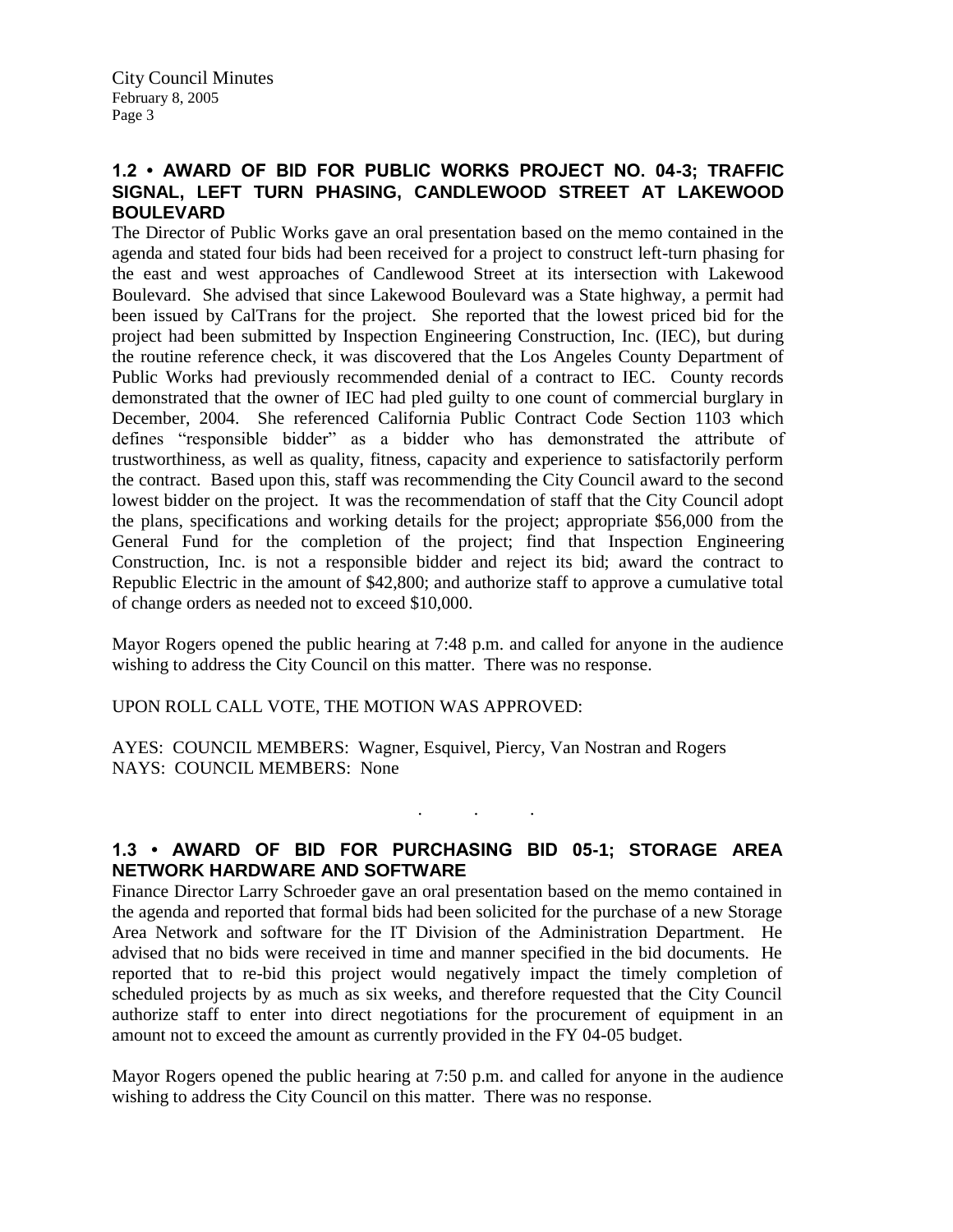### **1.3 • AWARD OF BID FOR PURCHASING BID 05-1; STORAGE AREA NETWORK HARDWARE AND SOFTWARE** - Continued

COUNCIL MEMBER VAN NOSTRAN MOVED AND VICE MAYOR PIERCY SECONDED TO CLOSE THE PUBLIC HEARING AND AUTHORIZE STAFF TO PROCEED WITH NEGOTIATIONS IN AN AMOUNT NOT TO EXCEED THAT AMOUNT PREVIOUSLY BUDGETED. UPON ROLL CALL VOTE, THE MOTION WAS APPROVED:

AYES: COUNCIL MEMBERS: Wagner, Esquivel, Piercy, Van Nostran and Rogers NAYS: COUNCIL MEMBERS: None

### **1.4 • APPEAL OF CONDITIONAL USE PERMIT NO. 771, FOR A FOUR-UNIT CONDOMINIUM PROJECT TO BE LOCATED AT 11540 216TH STREET**

. . .

Mayor Rogers announced that at the request of staff, this matter be continued to the Regular Meeting of the City Council of April 12, 2005. There being no objection, it was so ordered.

. . .

### **2.1 • MAXIMUM ALLOWED FLOOR AREA RATIO IN THE R-1 AND R-A ZONES**

Mayor Rogers announced that Ordinance No. 2005-1, pertaining to the maximum allowed floor area ratio in the R-1 and R-A zones was presented for second reading and adoption.

ORDINANCE NO. 2005-1; AN ORDINANCE OF THE CITY COUNCIL OF THE CITY OF LAKEWOOD AMENDING THE LAKEWOOD MUNICIPAL CODE AND THE ZONING ORDINANCE PERTAINING TO THE MAXIMUM ALLOWED FLOOR AREA RATIO IN THE R-1 (SINGLE-FAMILY RESIDENTIAL) AND R-A (SINGLE-FAMILY RESIDENTIAL-LIMITED AGRICULTURE) ZONES, LAKEWOOD, CALIFORNIA was read by title by the City Clerk.

COUNCIL MEMBER VAN NOSTRAN MOVED AND VICE MAYOR PIERCY SECONDED TO WAIVE FURTHER READING OF ORDINANCE NO. 2005-1. UPON ROLL CALL VOTE, THE MOTION WAS APPROVED:

AYES: COUNCIL MEMBERS: Wagner, Esquivel, Piercy, Van Nostran and Rogers NAYS: COUNCIL MEMBERS: None

VICE MAYOR PIERCY MOVED AND COUNCIL MEMBER VAN NOSTRAN SECONDED TO ADOPT ORDINANCE NO. 2005-1. UPON ROLL CALL VOTE, THE MOTION WAS APPROVED:

. . .

AYES: COUNCIL MEMBERS: Wagner, Esquivel, Piercy, Van Nostran and Rogers NAYS: COUNCIL MEMBERS: None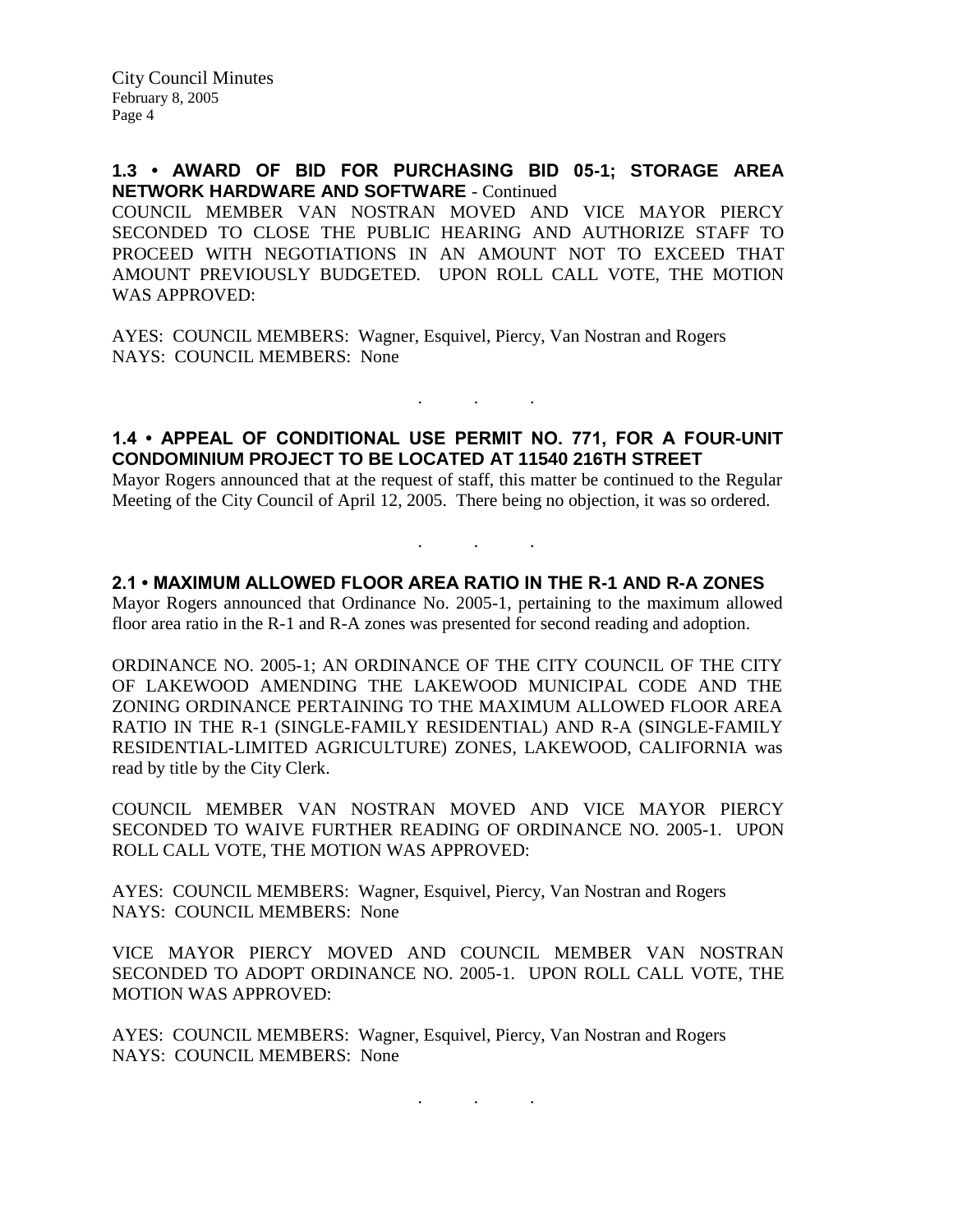City Council Minutes February 8, 2005 Page 5

## **3.1 • REPORT ON SUPPLEMENTARY TREE PLANTING**

The Director of Public Works gave an oral presentation based on the memo contained in the agenda and stated that staff had previously made a presentation to the City Council on the status of the City's urban forest and had received direction to evaluate the feasibility of planting additional trees in fiscal year 2004-05. Staff had assessed the work program planned for the fiscal year, including the planting of 600 street trees, and concluded that with an additional budget allocation, there would be sufficient manpower to plant an additional 400 trees. It was the recommendation of staff that the City Council increase the authorized number of trees to be planted in FY 2004-05 from 600 to 1,000 trees and to approve an additional appropriation of \$64,000 for this project.

Responding to a question from Vice Mayor Piercy, Ms. Rapp stated that the types of trees necessary were available and that her staff would be able to get them planted.

COUNCIL MEMBER WAGNER MOVED AND COUNCIL MEMBER ESQUIVEL SECONDED TO APPROVE STAFF'S RECOMMENDATION. UPON ROLL CALL VOTE, THE MOTION WAS APPROVED:

AYES: COUNCIL MEMBERS: Wagner, Esquivel, Piercy, Van Nostran and Rogers NAYS: COUNCIL MEMBERS: None

# **3.2 • COUNTYWIDE LAW ENFORCEMENT SERVICES COST UPDATE**

Mayor Rogers advised that this item would be continued to a future meeting's agenda. There being no objection, it was so ordered.

. . .

. . .

### **3.3 • LEASE OF WATER RIGHTS TO SOUTH MONTEBELLO IRRIGATION DISTRICT**

The Director of Water Resources gave an oral presentation based on the memo contained in the agenda and reported that the City owned groundwater annual extraction rights which, for this year, were anticipated to exceed demand. The South Montebello Irrigation District had expressed an interest in leasing the City's excess 750 acre feet of extraction rights at a rate of \$160 an acre foot. It was the recommendation of staff that the City Council approve the lease of 750 acre feet of Central Basin groundwater extraction rights to the South Montebello Irrigation District for \$120,000.

Council Member Wagner commended the staff and the City Council for moving the Water Resources Department into the position where it owns enough groundwater rights to completely supply its needs, rather than be in the position of many water purveyors of being dependent on the purchase of imported water.